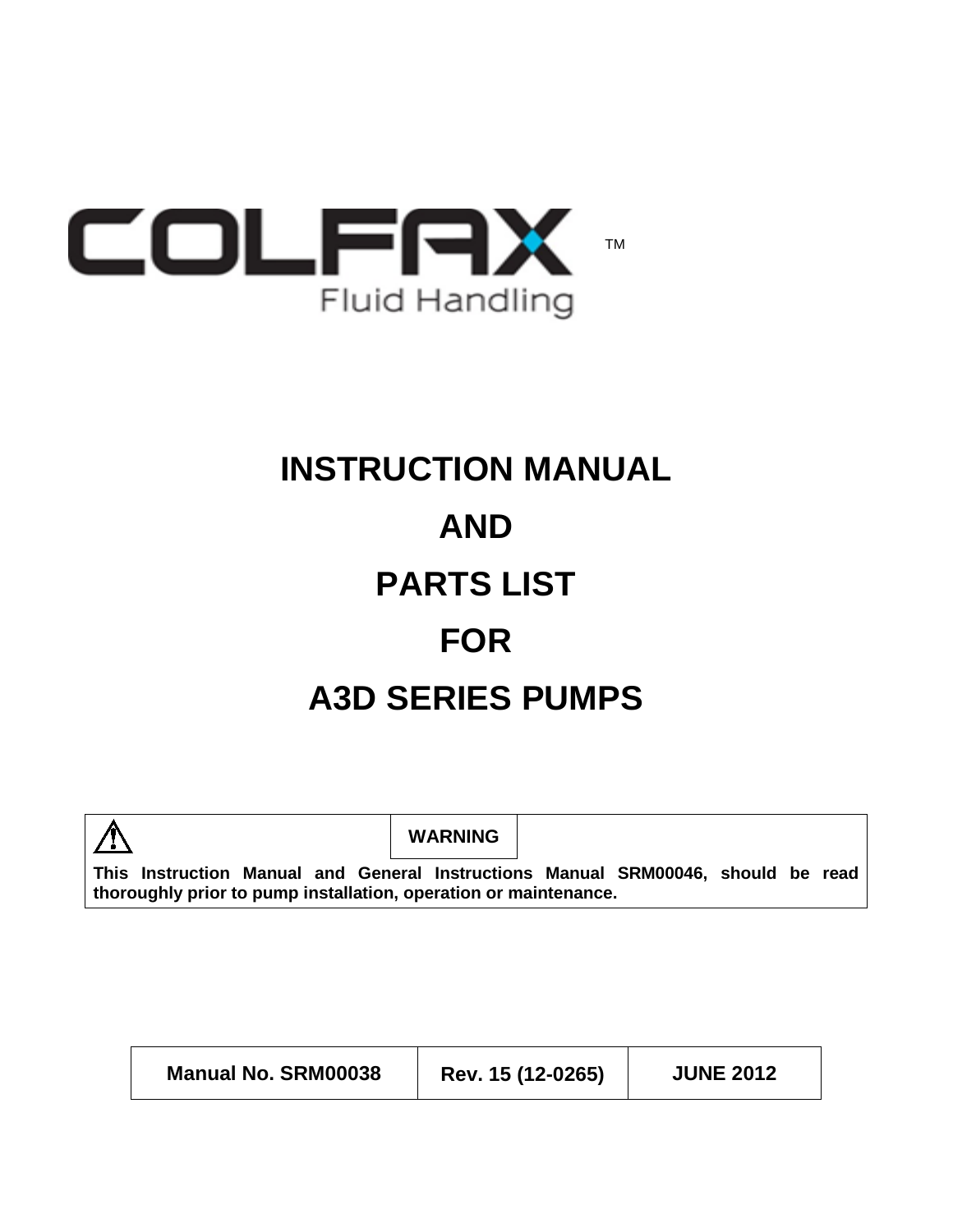#### **FOREWORD**

Instruction manual covers Imo Pump Series A3D pumps. Series of pumps have been designed to meet requirements for hydraulic, distillate, lubricating, residual and crude oil applications. Because of large number of operating conditions, it is necessary to have a variety of construction and material combinations to meet job requirements. Model of each pump is identified on pump nameplate. Correct use of manual requires identification of Figure(s) applicable to pump assembly and seal arrangement. Refer to Table 1, assembly drawings, Figures 3, 7, 8, 9, 10 and mechanical seal drawings, Figure 2, for applicable pump seal selection. Packing pumps are illustrated in Figures 4, 5, 6. If pump type is not specifically identifiable in manual, contact Imo Service Department with pump model and serial number for assistance 704-289-6511.

#### **Instructions given herein cover generally the operation and maintenance of subject equipment. Should any questions arise which may not be answered specifically by these instructions, they should be referred to Imo Pump for further detailed information and technical assistance.**

Manual cannot possibly cover every situation connected with operation, adjustment, test, overhaul and maintenance of equipment furnished. Every effort is made to prepare text of manual so that engineering and design data is transformed into most easily understood wording. Imo Pump, in furnishing this equipment and this manual, must presume that operating and maintenance personnel assigned thereto have sufficient technical knowledge and experience to apply sound safety and operational practices which may not be otherwise covered herein.

In applications where Imo Pump furnished equipment is to be integrated with a process or other machinery, these instructions should be thoroughly reviewed to determine proper integration of equipment into overall plant operational procedures. On critical or dangerous equipment, provide suitable safety and emergency systems to protect personnel and property from injury due to pump malfunction. If pump handles flammable, toxic, corrosive or explosive fluids, provide for safety in event of pump leakage or malfunction.

If installation, operation, and maintenance instructions are not correctly and strictly followed and observed, serious damage to pump could result. Imo Pump cannot accept responsibility for unsatisfactory performance or damage resulting from failure to comply with instructions.

#### **Table 1**

|                   | <b>MECHANICAL SEALS</b>                                       | <b>PACKING PUMPS</b> |             |             |
|-------------------|---------------------------------------------------------------|----------------------|-------------|-------------|
| <b>Rotor Size</b> | 106, 118, 137, 156, 187, 218, 250, 275, 337,<br>312, 350, 400 | 106,118              | 137,156,187 | 218,250,275 |
| Figure No.        | 3, 7, 8, 9, 10                                                | 4                    | 5           | 6           |

#### **SERIES A3D TYPICAL PUMP ASSEMBLY DRAWINGS**

# **Figure 1 - Definitions of Model Designators**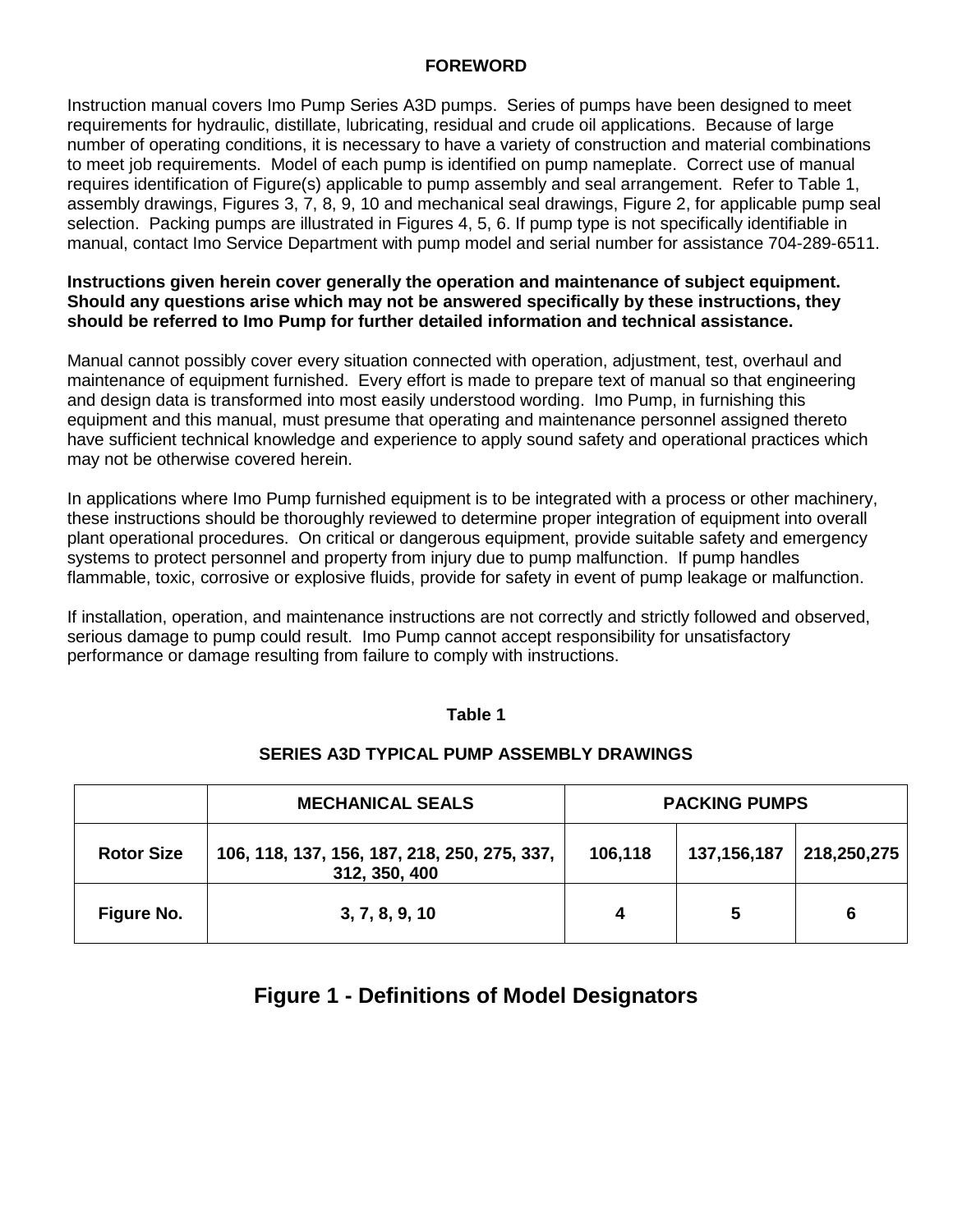

**NOTE:** Letter designators following series designator (3D) identify mechanical seal design, construction and special features. Series designator (3D) is followed by 1, 2, 3 or 4 letter designators. Examples of determining a particular pump type from letter designators are given below. Table applies to all designators.

**Examples:** 3DB (Crane 21 Seal) 3DBC (Crane 21 Seal, Circular Mounting Flange) 3DBCS (Crane 21 Seal, Circular Mounting Flange, Steel Casing)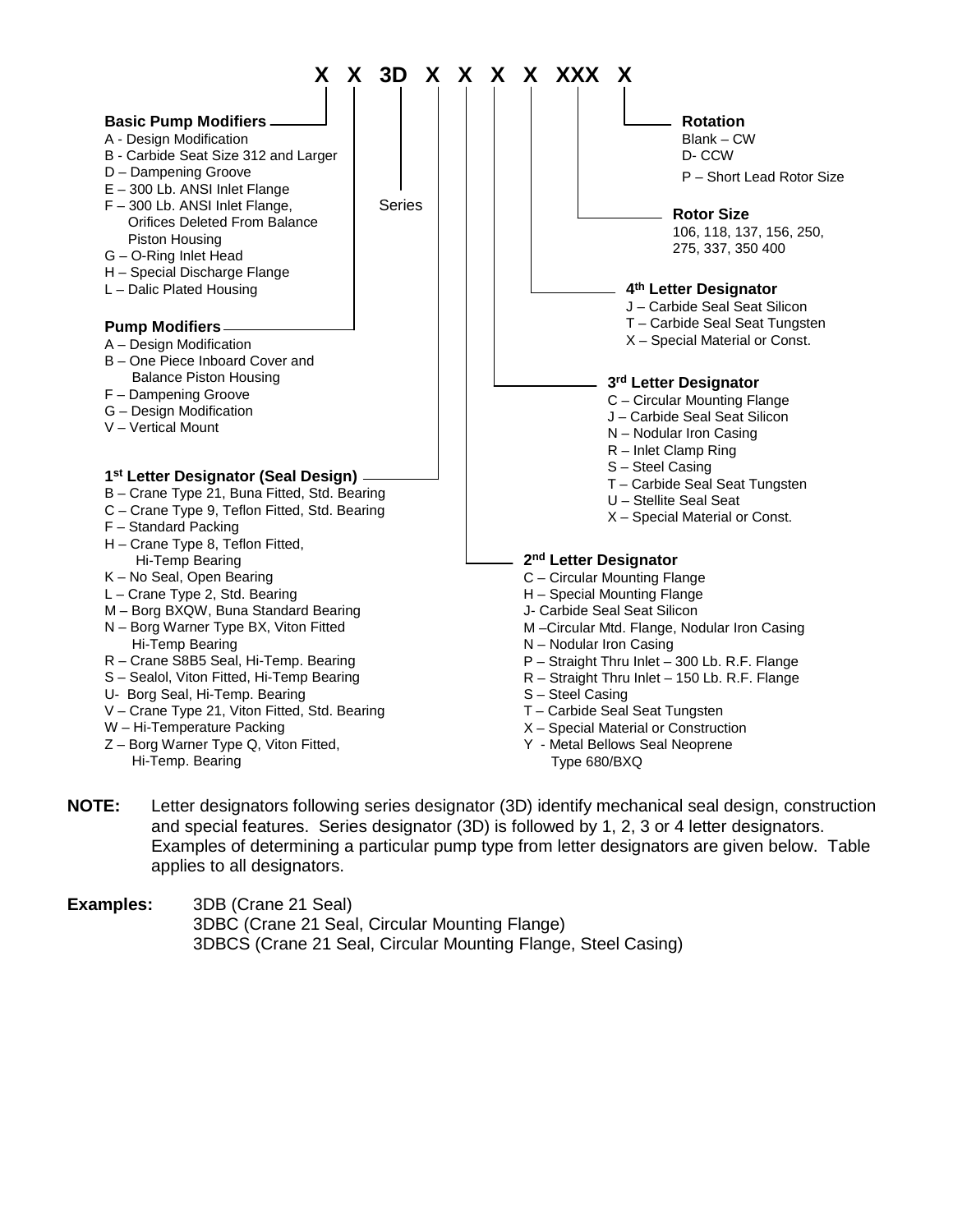## **STRUCTURAL LIMITS**

Operating conditions such as speed, fluid viscosity, inlet pressure, temperature, filtration, duty cycle, mounting, drive type, etc. are interrelated. Due to variable conditions, specific application limitations may vary from structural limitations. Equipment must not be operated without verification that operating requirements are within published capabilities as shown in appropriate pump brochure (available from local Imo Pump Division offices and representatives listed in Manual SRM000

| Maximum Speed (Rpm)                          |                        |                                                                                                |                           |                                  |        |
|----------------------------------------------|------------------------|------------------------------------------------------------------------------------------------|---------------------------|----------------------------------|--------|
| <b>Rotor Size</b>                            | <b>Distillate Oils</b> | Lube & Seal Oil                                                                                |                           | <b>Residual &amp; Crude Oils</b> |        |
|                                              | Type B & H             | Type B & H                                                                                     | Type F                    | Type B & H                       | Type F |
| 106-118                                      | 5000                   | 5000                                                                                           | 3800                      | 1800                             | 1800   |
| 137                                          | 4400                   | 4400                                                                                           | 3200                      | 1800                             | 1800   |
| 156                                          | 4400                   | 4400                                                                                           | 3000                      | 1800                             | 1800   |
| 275                                          | 3000                   | 3000                                                                                           | 1900                      | 1800                             | 1800   |
| 337 to 400                                   | 2500                   | 2500                                                                                           |                           | 1800                             | 1800   |
|                                              | Condition              |                                                                                                |                           | Limit                            |        |
| Minimum Viscosity                            |                        |                                                                                                | <b>32 SSU</b>             |                                  |        |
| Maximum Viscosity (figure 1)                 |                        |                                                                                                |                           |                                  |        |
|                                              |                        | 1 <sup>st</sup> Letter Designator F                                                            | 100 SSU Minimum           |                                  |        |
|                                              |                        | 1 <sup>st</sup> Letter Designator B                                                            | 33 SSU Min / 2500 SSU Max |                                  |        |
| 1 <sup>st</sup> Letter Designator H          |                        | 33 SSU Min / 15000 Max                                                                         |                           |                                  |        |
| Minimum Liquid Temperature                   |                        | $0^{\circ}$ F                                                                                  |                           |                                  |        |
| Maximum Liquid Temperature (figure 1)        |                        |                                                                                                |                           |                                  |        |
| 1 <sup>st</sup> Letter Designator F          |                        |                                                                                                |                           | 230°F                            |        |
| 1 <sup>st</sup> Letter Designator B          |                        | 180°F                                                                                          |                           |                                  |        |
| 1 <sup>st</sup> Letter Designator H          |                        | 220°F                                                                                          |                           |                                  |        |
| <b>Maximum Inlet Pressure</b>                |                        | 75 psig for sizes137 thru 250<br>50 psig for sizes 275 and larger<br>10 Psig for Packing Pumps |                           |                                  |        |
| Maximum Discharge Pressure (Continuous Duty) |                        | 500 psig                                                                                       |                           |                                  |        |
| Filtration                                   |                        | Refer to General Instruction Manual, SRM000                                                    |                           |                                  |        |
| <b>Drive</b>                                 |                        | Direct or Belt For Seal Pumps Direct Only for<br><b>Packing Pumps</b>                          |                           |                                  |        |
| Mounting                                     |                        |                                                                                                | Mounted in any attitude   |                                  |        |

Under no circumstances are the following structural limitations to be exceeded

## **ORDERING INSTRUCTIONS**

All correspondence pertaining to renewal parts for Series A3D pumps must refer to this instruction manual number and should be addressed to the nearest Imo Pump Division representative listed in SRM00046.

The following directions should be followed for renewal part orders:

- 1. Give number of this instruction manual.
- 2. Give pump type and serial number of pump for which part(s) is ordered.
- 3. Give figure number(s) on which pump type and sealing design part(s) is shown.
- 4. Give part number(s) for necessary part(s).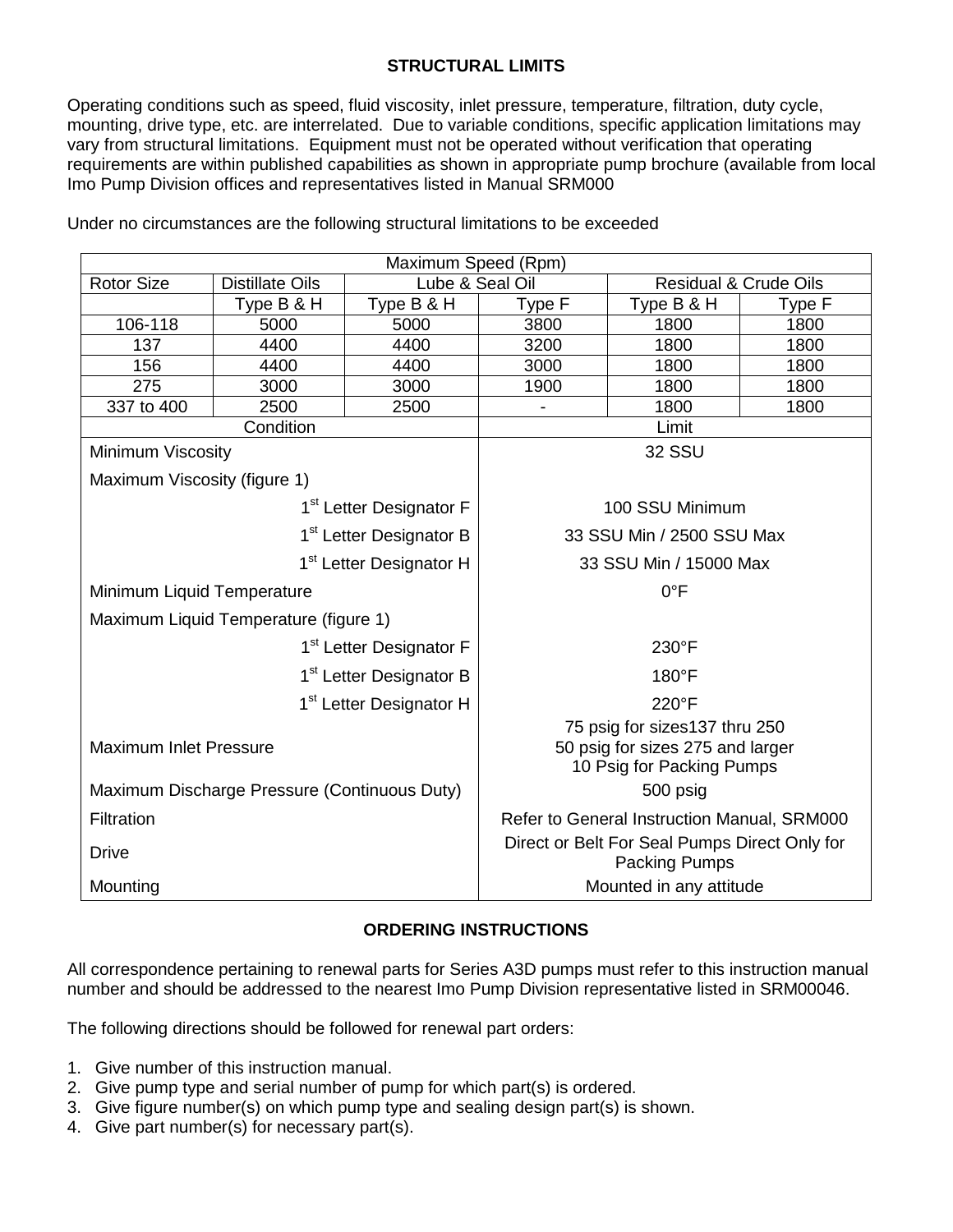| Table 4                                         |
|-------------------------------------------------|
| <b>LIST OF MATERIALS (FIGURES 3 THROUGH 11)</b> |

| <b>ITEM</b>         | <b>PART DESCRIPTION</b>          | <b>ITEM</b>      | <b>PART DESCRIPTION</b>       |
|---------------------|----------------------------------|------------------|-------------------------------|
| 001                 | Case                             | 036              | Tube                          |
| 002                 | <b>Inlet Head</b>                | 036              | Lockwasher                    |
| 003                 | Packing Box End Cover            | 037              | Spacer                        |
| 004                 | (3) Bolt or Capscrew             | 038(1)           | O-ring (Figure 16)            |
| 005                 | Plug                             | 040              | Spacer                        |
| 006(2)              | Stop Pin                         | 042(2)           | Truarc Ring (2)               |
| 007(1)              | Dyna Seal                        | 043              | Retainer                      |
| 008(2)              | <b>Retaining Ring</b>            | 043              | Plug                          |
| 008                 | Inboard Cover (Figure 16)        | 044(2)           | Power Rotor                   |
| 009(1)              | Gasket (2)                       | 045              | <b>Balance Piston Housing</b> |
| 010(2)              | <b>Retainer Plate</b>            | 046              | <b>Inboard Cover</b>          |
| 011                 | Capscrew (4)                     | $\overline{047}$ | Bolt $(4)$                    |
| 012                 | Spring Pin (2)                   | 048(2)           | Spacer or Seat Adapter        |
| 013                 | <b>Cotter Pin</b>                | 049(1)           | <b>Ball Bearing</b>           |
| 014                 | Packing Gland Screw (2)          | 063(2)           | Power Rotor                   |
| 014                 | Spacer (Figure 16)               | 064              | Plug                          |
| 015                 | Washer (2)                       | 067              | Plug                          |
| 015(1)              | Ball Bearing (Figure 16)         | 068              | Nipple                        |
| 016                 | Nut $(2)$                        | 069              | Coupling                      |
| 016                 | Bearing Retainer (Figure 16)     | 070(1)           | O-ring (Figure 10)            |
| 017(1)              | Packing                          | 070              | Elbow                         |
| 017                 | Bolt (4) Figure 16)              | 071              | Tubing                        |
| 018                 | Packing Gland                    | 072              | Plug                          |
| $\overline{0}19(2)$ | Power Rotor                      | 073              | Plug                          |
| 020(1)              | Truarc Ring (2)                  | 074              | Elbow                         |
| 021(2)              | Idler Rotor (2)                  | 074              | Nameplate                     |
| 022                 | Oil Balance Tube External        | 075              | O-ring (Figure 10)            |
| 022(2)              | <b>Balance Piston Housing</b>    | 075              | Plug                          |
| $\overline{0}23(2)$ | Idler Balance Piston Housing (2) | 075              | Nipple                        |
| 023                 | Spacer (2) (Figure 16)           | 076(1)           | O-ring                        |
| 024(2)              | <b>Rotor Housing</b>             | 076              | Tee                           |
| 025(1)              | Seal                             | 077              | Nipple                        |
| 026(2)              | Oil Balance Tube (2)             | 078(2)           | <b>Check Valve</b>            |
| 026                 | Thrust Plate (Figure 16)         | 079              | Elbow                         |
| 027(1)              | O-ring $(4)$                     | 080              | Elbow                         |
| 027                 | Gasket                           | 080              | Plug                          |
| 028(1)              | O-ring $(2)$                     | 081(1)           | Gasket                        |
| 029(2)              | <b>Thrust Cage</b>               | 081              | Tubing                        |
| 029                 | Bolt (2) (Figure 16)             | 084              | Spacer                        |
| 029                 | Thrust Plate (Figures 18 & 19)   | 086(2)           | <b>Bushing</b>                |
| 030                 | Lockwasher (2) (Figure 16)       | 090              | Spacer                        |
| 031                 | Key                              | 091              | Washer (4)                    |
| 032(2)              | <b>Relief Valve</b>              | 091              | Spacer                        |
| 033                 | Nameplate                        | 092(1)           | Gasket                        |
| 034                 | Drive Screw (2)                  | 092              | Spacer (Figure 22)            |
| 035                 | Plug                             | 092              | Washer (4)                    |

Quantities are one (1) except when noted in parentheses after description. Items marked (1) are minor kit items. Items marked (2) are major kit items. This is a General Parts List. Refer to specific rotor size for appropriate parts that apply specifically to your pump. When an item number applies to more than one part by noun name, use part as indicated on proper assembly figure for your pump.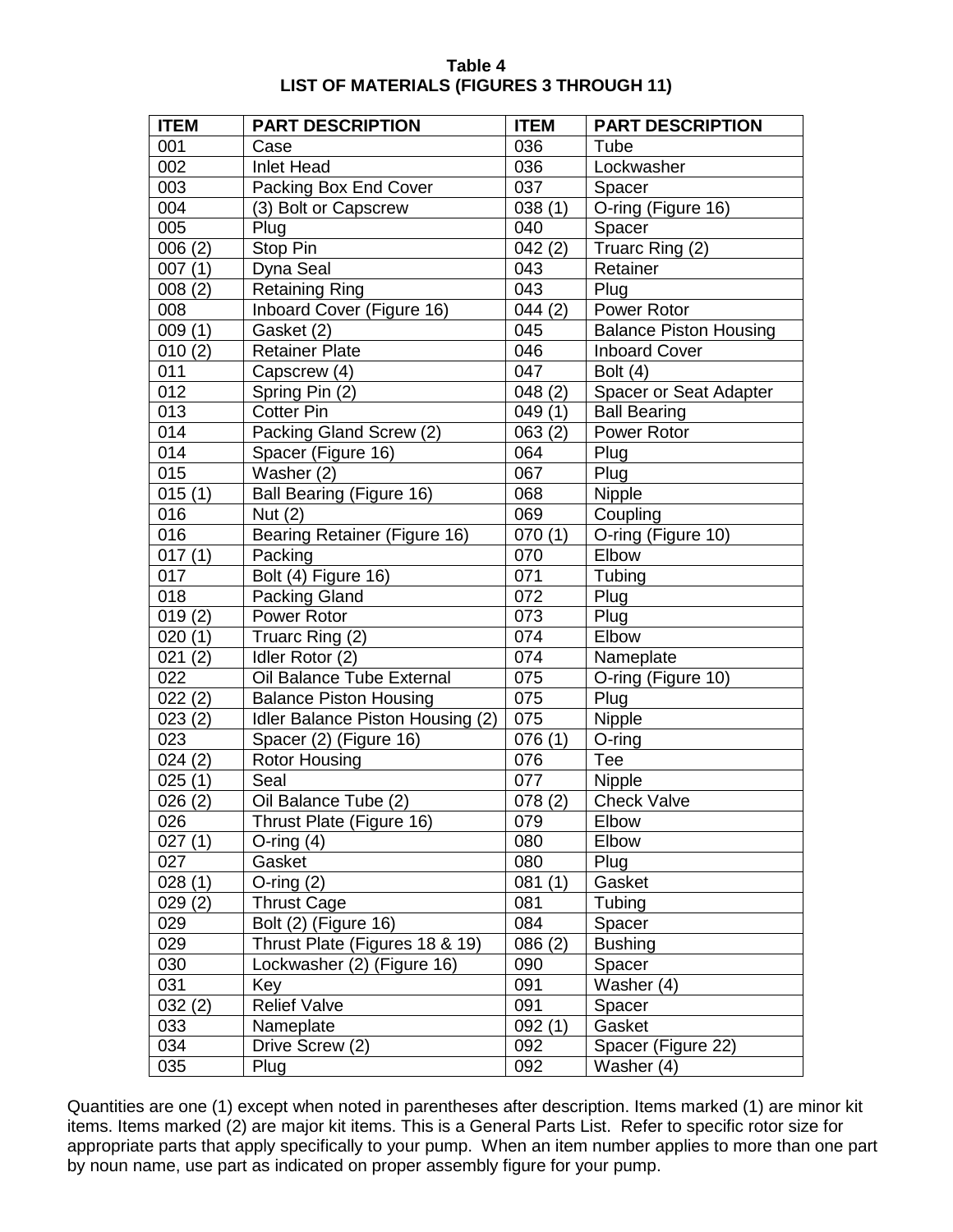**Note:** For disassembly of Mechanical Seal and Ball Bearing Only, follow steps 1, 2, 3, 9, 10, 11 and 13. For Reassembly of Mechanical Seal and Ball Bearing Only, Follow steps 8, 9, 10 and 11.

#### **DISASSEMBLY AND ASSEMBLY PROCEDURES (MECHANICAL SEAL PUMPS)**

**WARNING** To prevent personnel/equipment injury, power supply to pump driver must be disconnected or positively tagged out prior to starting any disassembly procedure.

#### **FIGURE 2 - MECHANICAL SEAL TYPES**

SINGLE SPRING, RUBBER BELLOWS MECHANICAL SEAL



MULTI-SPRING MECHANICAL SEAL



METAL BELLOWS MECHANICAL SEAL

![](_page_5_Figure_9.jpeg)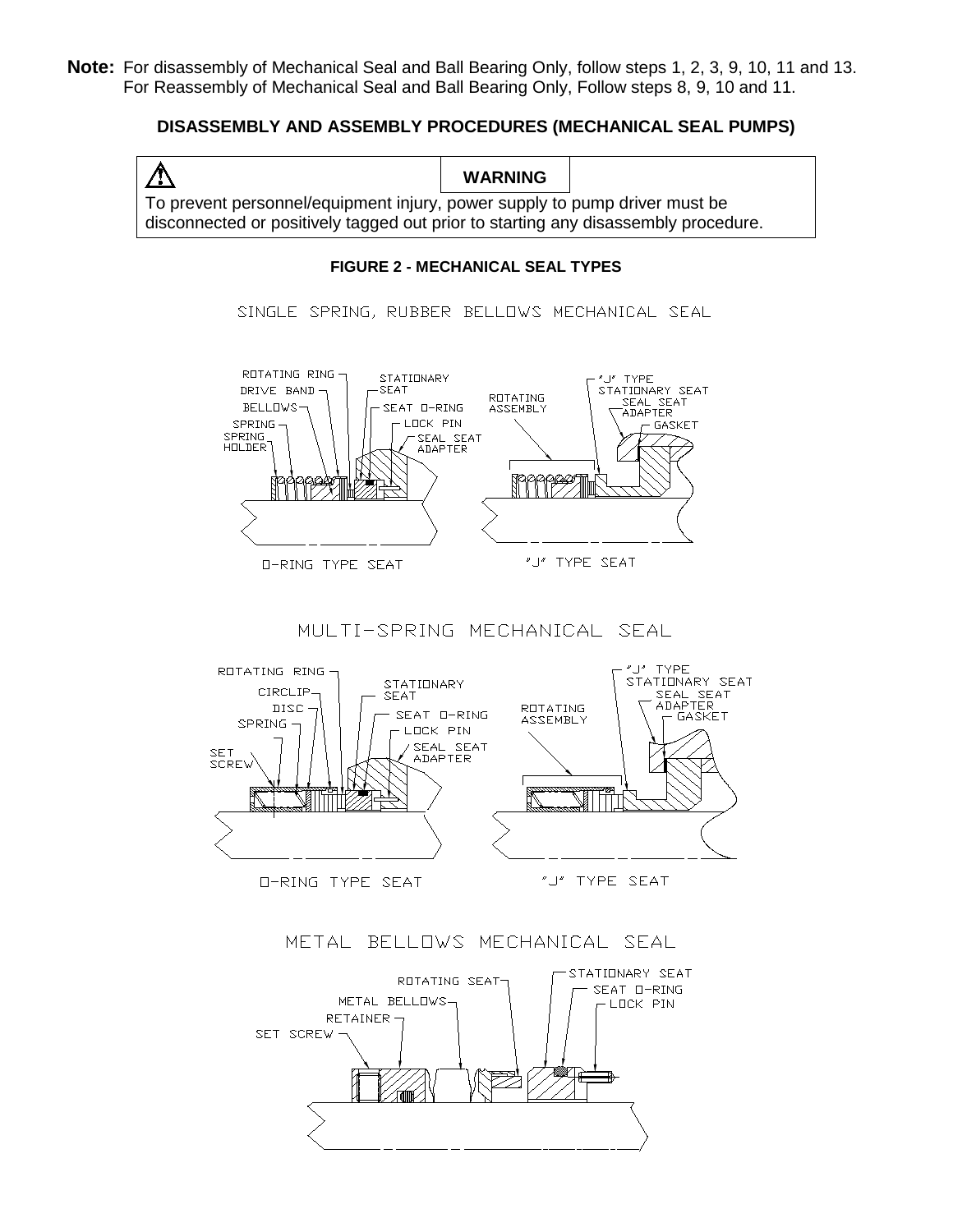$\bigwedge$ 

# **WARNING**

When inspecting/servicing shaft seal and/or bearing, power rotor can be removed as a subassembly with these components installed. Remove four (4) bearing retainer plate bolts and retainer plate, and then remove power rotor sub-assembly. If for any reason pump is disassembled further than this, it is possible idler rotor balance piston housings may fall off. These idler rotor balance piston housings MUST be properly in place at reassembly. If idler rotor balance piston housings are not properly installed on idler rotors, pump WILL experience catastrophic failure.

Figures listed are basic pump assembly figures. For variations that may apply to your pump, see figure 16 for seal installation variations.

- 1. Close off suction and discharge piping to pump and disconnect piping.
- 2. If applicable, remove tubing (071) and, if applicable, check valve (078).
- 3. Remove inlet drain plugs and drain unit. Remove pump from driver, coupling and mounting bracket. Remove coupling hub and key (031).
- 4. Remove inlet capscrews (004), inlet head (002) and gasket (009) or O-ring (070 or 075) as applicable.
- 5. **(Figures 3, 7 and 8)** Remove thrust cage (029). Remove oil balance tube (026) with O-rings (027) from either thrust cage (029) or rotor housing (024). Remove O-rings (027) from oil balance tube (026).
- 6. **(Figures 3, 7 and 8)** Remove idler balance piston housings (023) from idler rotors (021), and remove idler rotors (021) by unscrewing idlers from rotor housings (024).
- 7. **(Figures 9)** Remove bolts (029 or 053) with lockwashers (030 or 052). Remove thrust plate (026 or 029) and spacers (023 or 051). Remove spacer (040 or 050) from case (001).
- 8. **(Figures 9)** Remove idler rotors (021) from housing (024) bores by unscrewing idler rotors from threads of power rotor.
- 9. Remove bolts (047 or 017) and bearing retainer (043 or 016).
- 10. Remove power rotor (044 or 063) assembly from case (001).
	- **NOTE:** Removal of power rotor (044 or 063) will also remove Truarc rings (042), ball bearing (049), spacer (048 or 014), sleeve (037 or 038) if applicable and mechanical seal (025).

**NOTE:** Balance piston furnished as part of power rotor (044 or 063) and is not serviced separately.

- 11. Remove gasket from bore of inboard cover (046 or 008).
- 12. Remove inboard cover capscrews (004) and inboard cover (046 or 008) from case (001).
	- **NOTE:** Removal of inboard cover (046) may include removal of O-ring (028) and bushing (086). Bushing (086) is locked to inboard cover (046) with Loctite retaining compound and should not be removed unless replacement is necessary.
- 13. Remove gasket (009) from case (001).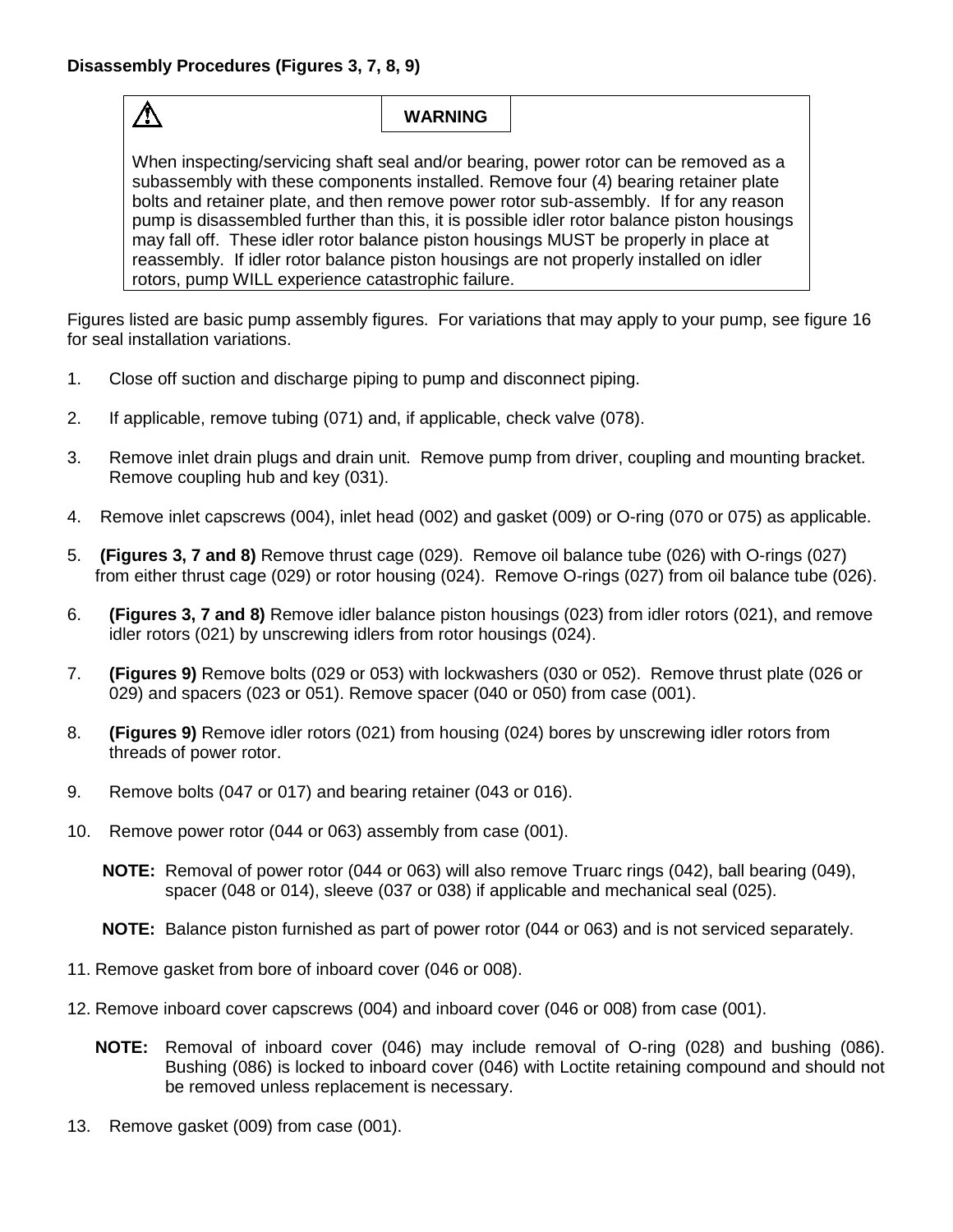- 14. Remove balance piston housing (022 or 045) with O-ring (028) from case (001). Remove O-ring (028) from balance piston housing (022 or 045).
- 15. Remove oil balance tube (026 or 036) with O-rings (027 or 038) from rotor housing (024) or balance piston housing (022 or 045) or inboard cover (046 or 008). Remove O-rings (027 or 038) form oil balance tube (026 or 036).
- 16. Remove stop pin (006) and Dyna Seal (007) from case (001). Remove rotor housing (024) with O-ring (028) from case (001). Remove O-ring (028) from groove of rotor housing (024).
- 17. Disassemble power rotor (044 or 063), removed in Step 10 as follows:

**(Figures 3, 7, 8, 9)** Remove outer truarc ring (042). Press ball bearing (049) off power rotor (063). Remove inner truarc ring (042).

**(Figures 3, 7, 8, 9)** If seal is J seat type, remove spacer (048 or 014) and mechanical seal stationary seat. If seal is O-ring type, remove seal seat adapter (048 or 014) with stationary seat from power rotor (044 or 063). Remove stationary seat from seal seat adapter (048 or 014)

**NOTE:** Refer to Figure 2 for Mechanical Seal Types for proper disassembly.

**(Figures 3, 7, 8, 9)** Remove mechanical seal rotating assembly from power rotor (044 or 063).

**NOTE:** Refer to Figure 2 for Mechanical Seal Types for proper disassembly.

**(Figures 7, 8, 9)** Remove sleeve (038 or 037) from power rotor (044 or 063).

Assembly Procedures (Figures 3, 7, 8, 9 and 11)

**NOTE:** Prior to pump assembly, all parts should be cleaned and inspected for nicks and burrs. Replace all worn or damaged parts. Imo Pump Division recommends automatic replacement of O-rings (027, 028 and 038), gaskets (009), Dyna seal (007), ball bearing (049 or 015) and mechanical seal (025) when these parts are disturbed from their previously installed position. Refer to pump assembly drawings (Figures 3, 7, 8, 9), and List of Material (Table 4), during assembly. Coat all parts with light lubricating oil to assist in assembly. Assembly procedures for all A3D pumps equipped with mechanical seals are identical except when specifically noted.

# $\bigwedge$

**WARNING**

When inspecting/servicing shaft seal and/or bearing, power rotor can be removed as a subassembly with these components installed. Remove four (4) bearing retainer plate bolts and retainer plate, and then remove power rotor sub-assembly. If for any reason pump is disassembled further than this, it is possible idler rotor balance piston housings may fall off. These idler rotor balance piston housings **MUST** be properly in place at reassembly. If idler rotor balance piston housings are not properly installed on idler rotors, pump **WILL** experience catastrophic failure.

**Figures 3, 7, 8, 9** are basic pump assembly figures. For variations that may apply to your pump, see Figure 10 for seal installation variations.

- 1. Install O-ring (028) in groove of rotor housing (024). **(Figures 3, 7, 8, 9 and 11)** Install O-rings (027) on oil balance tube (026), and install oil balance tube (026) in suction end of rotor housing (024).
- 2. **(Figures 3, 7, 8 and 11)** Install O-rings (027 or 038) on oil balance tube (026 or 036), and install oil balance tube (026 or 036) in discharge end of rotor housing (024).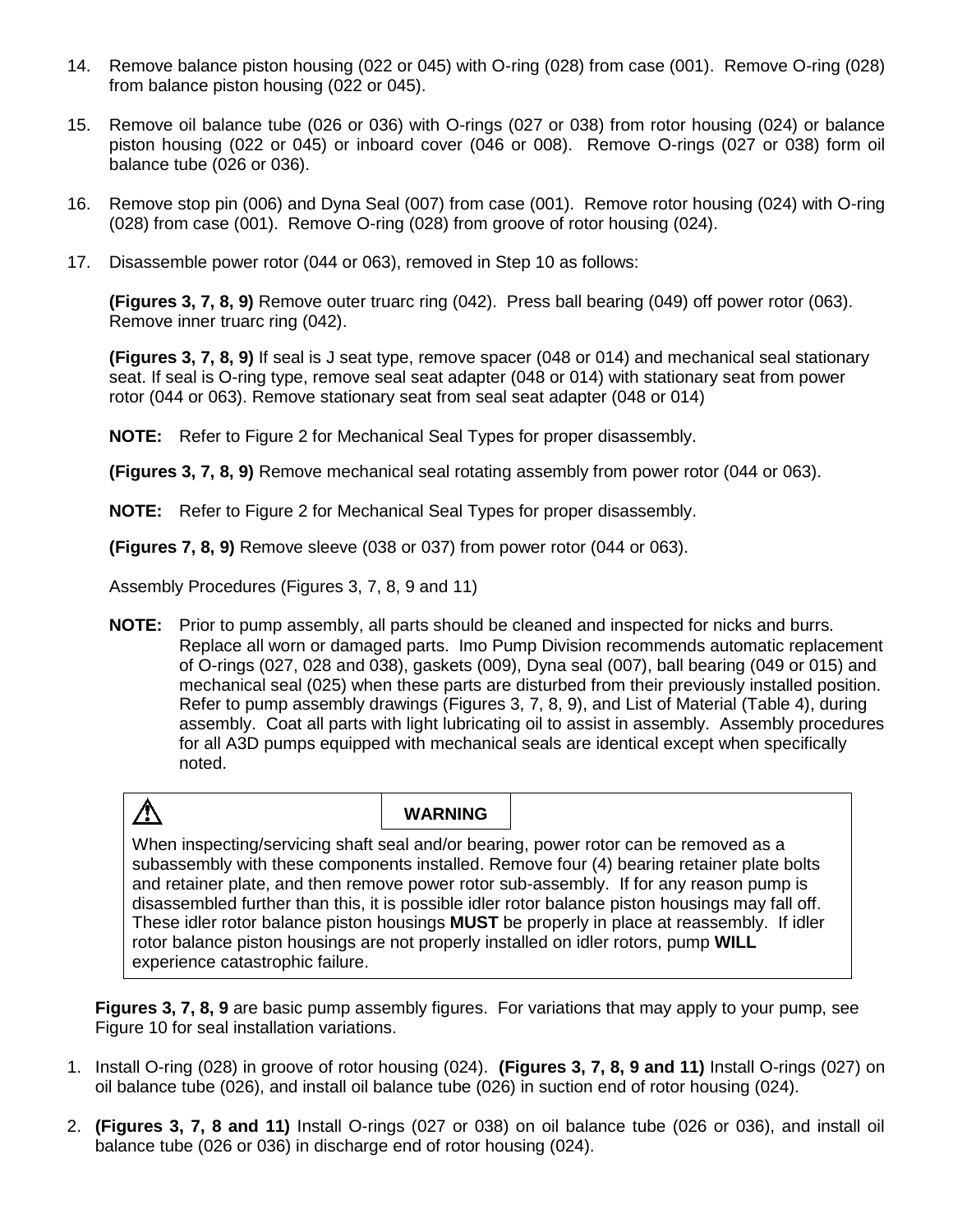- 3. Install assembled rotor housing (024) in case (001), aligning housing (024) to receive stop pin (006). Install stop pin (006) with Dyna seal (007) in case (001).
- 4. **(Figures 3, 7, 8, 9 and 11)** Install O-ring (028) in groove of balance piston housing (022 or 045), and install balance piston housing (022 or 045) in case (001), ensuring that bore of balance piston housing (022 or 045) engages oil balance tube (026 or 036) installed in rotor housing (024).
- 5. **(Figures 3, 7, 8, 9)** Install gasket (009) on case (001).
- 6. Install inboard cover (046or008) on case (001) using capscrews (004 or 093). Tighten capscrews (004 or 093) to proper torque value listed in Table 2.
	- **NOTE:** If applicable, lockwashers (092) will be installed with bolts (004).

| <b>Rotor Size</b> | IDP# | Torque             | IDP# | Torque            |
|-------------------|------|--------------------|------|-------------------|
| 106               | 4    | $49 \pm 2$ lb-ft   | 47   | $108 \pm 5$ lb-in |
| 118               | 4    | $49 \pm 2$ lb-ft   | 47   | $11 \pm 2$ lb-ft  |
| 137               | 4    | $64 \pm 2$ lb-ft   | 47   | $11 \pm 2$ lb-ft  |
| 156               |      | $64 \pm 2$ lb-ft   | 47   | $11 \pm 2$ lb-ft  |
| 187               | 4    | $97 \pm 2$ lb-ft   | 47   | $18 \pm 2$ lb-ft  |
| 218               | 4    | $167 \pm 5$ lb-ft  | 47   | $24 \pm 2$ lb-ft  |
| 250               | 4    | $245 \pm 10$ lb-ft | 47   | $24 \pm 2$ lb-ft  |
| 275               | 4    | $78 \pm 2$ lb-ft   | 47   | $24 \pm 2$ lb-ft  |
| 312               |      | $78 \pm 2$ lb-ft   | 47   | $38 \pm 2$ lb-ft  |
| 337               |      | $120 \pm 5$ lb-ft  | 17   | $38 \pm 2$ lb-ft  |
| 350               |      | $120 \pm 5$ lb-ft  | 47   | $38 \pm 2$ lb-ft  |
| 400               | 4    | $170 \pm 5$ lb-ft  | 47   | $38 \pm 2$ lb-ft  |

**Table 2 TORQUE VALUES – MECHANICAL SEAL PUMPS**

8. Assemble power rotor (044 or 063) as follows:

**(Figures 7, 8, 9)** Install sleeve (038) on power rotor (044 or 063) shaft next to piston.

**(Figures 3, 7, 8, 9)** Install mechanical seal (025) rotating assembly on power rotor (044 or 063) shaft. Tighten set screw if applicable.

**NOTE:** Refer to Figure 2 for Mechanical Seal Types for proper assembly.

**(Figures 6, 10 and 11)** If seal is a J seat design Install stationary seat on power rotor (063 or 044) shaft. Then install spacer (014 or 048). If seal stationary seat is an O-ring design, be sure O-ring is installed on seal seat and then install seat in seal seat adapter (048 or 014). Be sure groove in back of stationary seat mates with pin in seal seat adapter (48 or 14)

**NOTE:** Refer to Figure 2 for Mechanical Seal Types for proper assembly

**(Figures 3, 7, 8, 9)** Install inner truarc ring (042) in groove of power rotor. Press ball bearing (049) on power rotor (063) shaft, pressing only on inner race of bearing. Install outer truarc ring (042) in groove of power rotor shaft.

- 9. **(Figures 3, 7, 8, 9)** Install gasket or O-ring, based on mechanical seal design, in mechanical seal bore of inboard cover (046 or 008).
- 10. Install assembled power rotor (044 or 063) in inboard cover (046 or 008), centering each part as it enters pump case (001).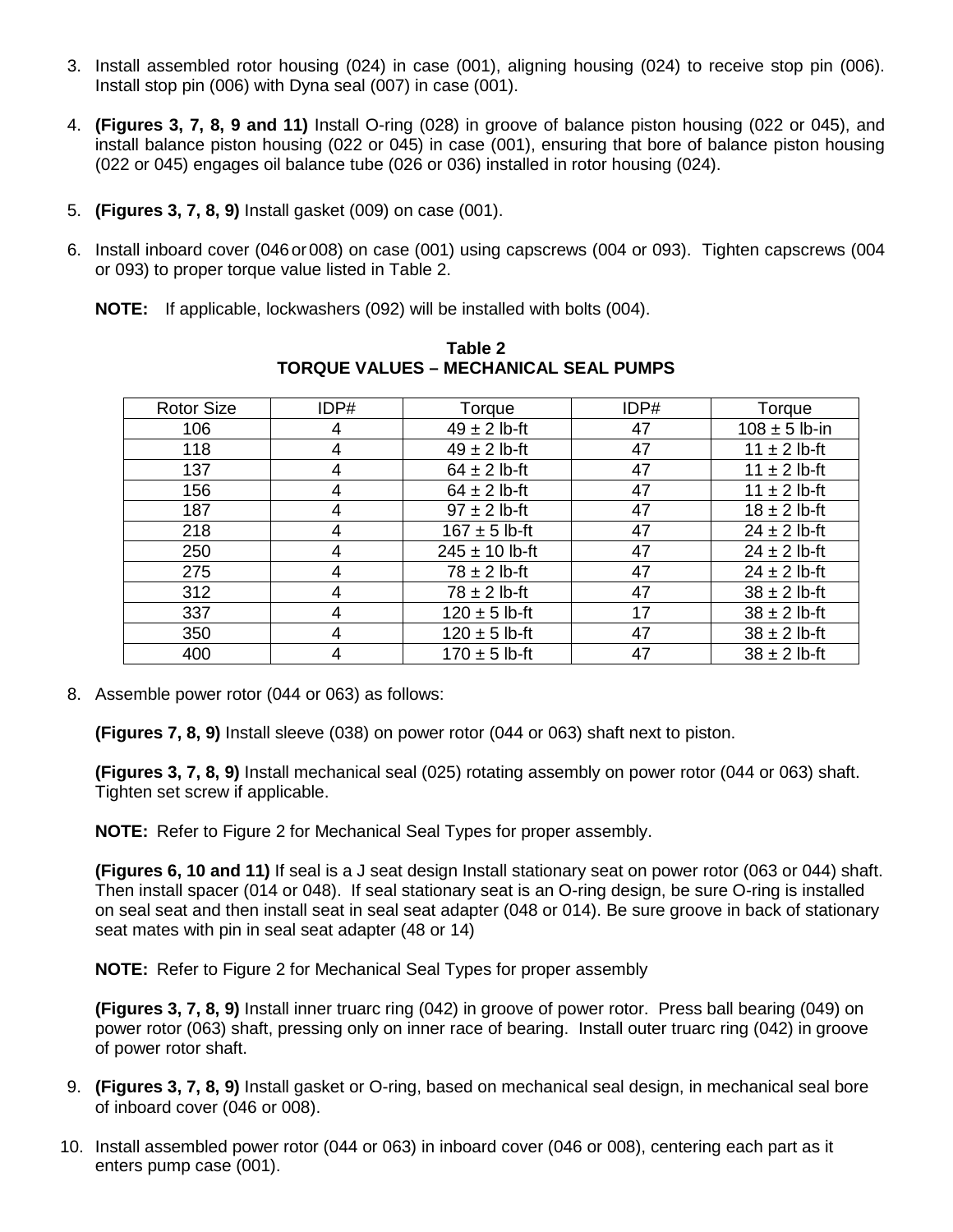- 11. Install bearing retainer (043 or 016) using bolts (047 or 017). Tighten bolts (047 or 017) to proper torque value listed in Table 2.
- 12. Install idler rotors (021) in idler bores of rotor housing (024) by engaging threads of idler rotors with threads of power rotor (044 or 063) and rotating idler rotors (021) while inserting them into rotor housing (024) bores.
- 13. **(Figures 3, 7, 8)** Install idler balance piston housings (023) on idler rotors (021).
- 14. **(Figures 3, 7, 8)** Install thrust cage (029), ensuring that bore of thrust cage (029) engages oil balance tube (026) installed in rotor housing.
- 15. (**Figure 9)** Install spacer (040 or 050) in housing (001). Install spacers (023 or 051) and thrust plate (026 or 029) on rotor housing (024) using bolts (029 or 053) and lockwashers (030 or 052). Tighten bolts (029 or 053).
- 16. Install gasket (009) and inlet head (002) on case (001) using bolts or capscrews (004). Tighten bolts or capscrews (004) to proper torque value listed in Table 2.
- 17. Install drain plugs which were removed during pump disassembly.
- 18. Install key (031) and coupling hub on power rotor (044 or 063) shaft.

#### **DISASSEMBLY AND ASSEMBLY PROCEDURES (PACKING PUMPS)**

#### **Disassembly Procedures (Figures 4, 5 and 6)**

- **NOTE:** Refer to pump assembly drawings, Figures 4 through 6, during pump disassembly. Disassembly procedures are identical for Figures 4 through 6 unless specifically noted.
- 1. Close off suction and discharge piping to pump and disconnect piping.
- 2. **(Figures 5 and 6)** Remove tubing (081) from pump, ensuring that tubing (081) is not bent or flattened. Remove drain plugs (005 and 080).
- 3. Remove pump from driver, coupling and mounting bracket. Remove coupling hub and key (031).
- 4. Remove packing gland nuts (016) with washers (015) and remove packing gland (018).
- 5. Using a "packing puller" or sharp pointed brass or copper rod, remove packing (017).
- 6. Remove bolts or capscrews (004), packing box end cover (003) and gasket (009).
- 7. Remove bolts or capscrews (004), inlet head (002) and gasket (009) from case (001).
- 8. Remove thrust cage (029).
- 9. Remove idler balance piston housings (023) and idler rotors (021).

**NOTE:** Remove idler rotors (021) by unscrewing idler rotors from housing (024) bores.

- 10. **(Figures 5 and 6)** Remove spacer (090).
- 11. Remove cap screws (011) and retainer plate (010).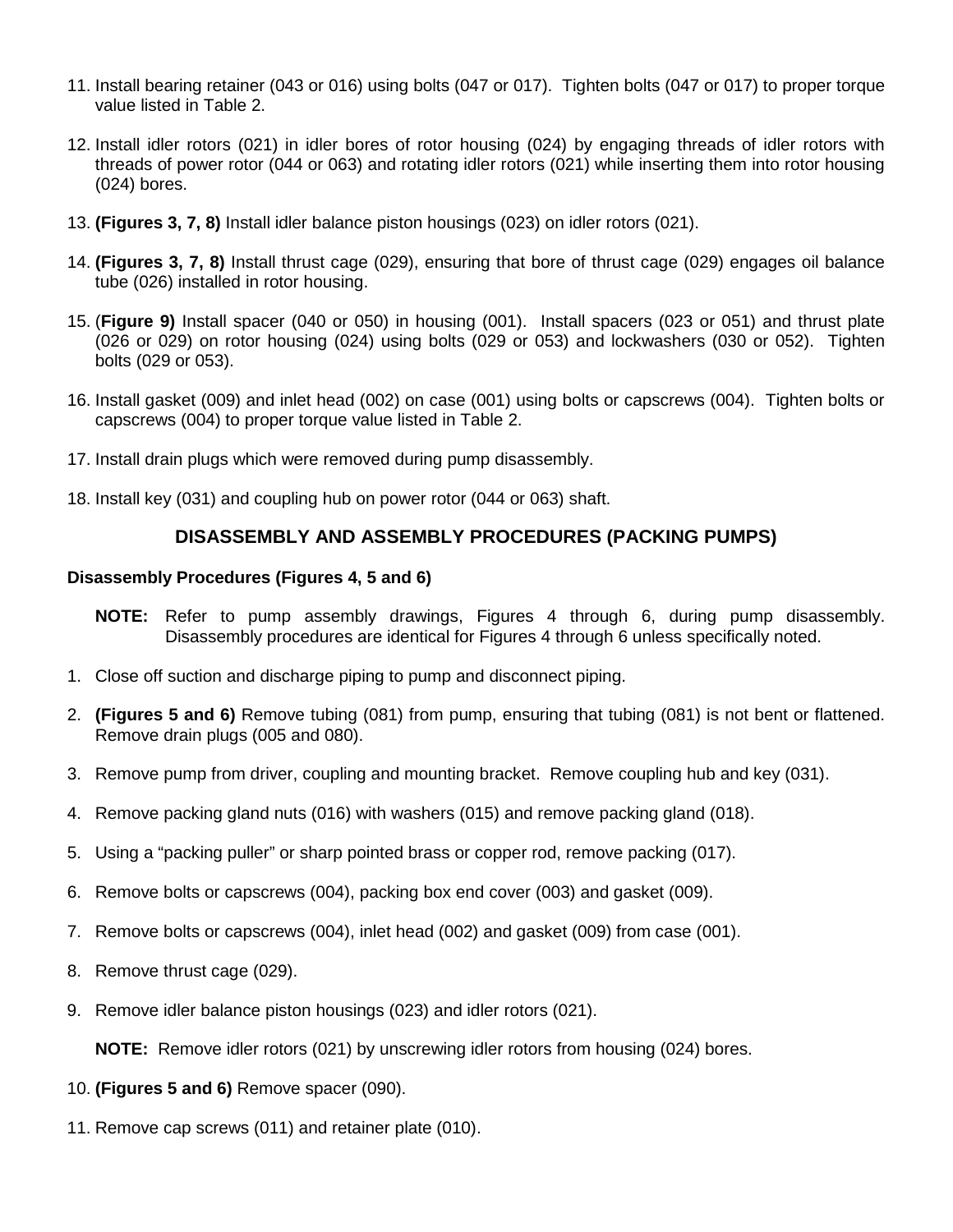- 12. **(Figure 4)** Remove retaining ring (008).
- 13. Remove power rotor (019 or 063). Removal of power rotor (019 or 063) will also remove balance piston housing (022) with O-ring (028) and oil balance tube (026).

**NOTE:** Balance piston (020) furnished as part of power rotor (019 or 063) and is not serviced separately.

- 14. Remove balance piston housing (022) from power rotor (019 or 063). Remove O-ring (028) and oil balance tube (026) from balance piston housing (022).
- 15. **(Figure 4)** Remove O-ring (027) from oil balance tube (026), and remove relief valve (032 from balance piston housing (022).
- 16. Remove stop pin (006) with Dyna seal (007) from case (001).
- 17. Remove rotor housing (024) with O-ring (028) and oil balance tube (026) from suction end of pump case (001.
- 18. Remove O-ring (028) and oil balance tube (026) from rotor housing (024). Remove O-rings (027) form grooves of oil balance tube (026).

#### **Assembly Procedures (Figures 4 through 6)**

- **NOTE**: Prior to assembly of pump, all parts should be cleaned and inspected for nicks and burrs. Replace all worn or damaged parts. Imo Pump Division recommends automatic replacement of O-rings (027 and 028), gaskets (009), Dyna seal (007) and packing (017) when these parts are disturbed from their previously installed position. Refer to pump assembly drawings, Figures 8, 9 and 10, and List of Material, Table 3, during pump assembly. Coat all parts with light lubricating oil to assist in assembly. Assembly procedures for Figures 8 through 10 are identical unless specifically noted.
- 1. Install O-ring (028) in groove of rotor housing (024), and install rotor housing (024) in suction end of pump case (001), ensuring that bore in rotor housing (024) is aligned with stop pin (006) bore of pump case (001).
- 2. Install stop in (006) with Dyna seal (007) in pump case (001) and rotor housing (024).
- 3 Install O-rings (027) in grooves of oil balance tube (026) and install oil balance tube (026) in bore of suction end of rotor housing (024).
- 4. Install O-ring (028) in groove of balance piston housing (022), and install balance piston housing (022) on power rotor (019 or 063) shaft.
- 5. **(Figure 4)** Install relief valve (032) in balance piston housing (022). Install O-rings (027) in grooves of oil balance tube (026).
- 6. Install oil balance tube (026) in bore of balance piston housing (022).
- 7. Install power rotor (019 or 063) assembly in bore case (001), ensuring that oil balance tube (026) engages bore of rotor housing (024).
- 8. **(Figure 4)** Install retaining ring (008) in groove of case (001).
- 9. Install retainer plate (010) using capscrews (011).
- 10. **(Figures 5 and 8)** Install spacer (090).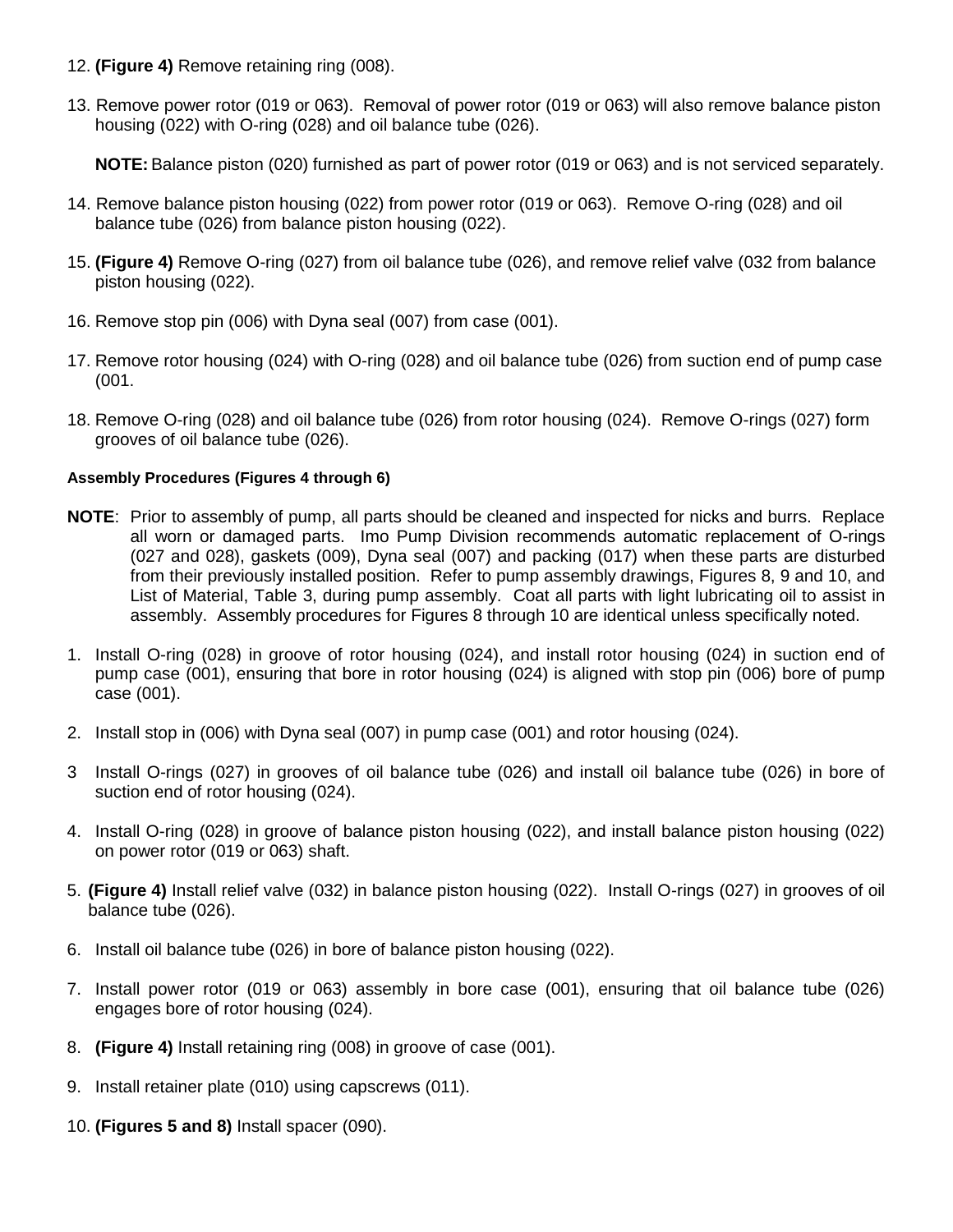11. Install gasket (009) and packing box end cover (003) using bolts or capscrews (004). Tighten bolts or capscrews (004) to proper torque valve listed in Table 3.

| <b>Rotor Size</b>                    | IDP# | Torque           |
|--------------------------------------|------|------------------|
| 106 (Installed in inlet)             |      | $43 \pm 2$ lb-ft |
| 106 (Installed in packing box cover) |      | $24 \pm 2$ lb-ft |
| 118 (Installed in inlet)             |      | $49 \pm 2$ lb-ft |
| 118 (Installed in packing box cover) |      | $26 \pm 2$ lb-ft |
| 137                                  |      | $58 \pm 2$ lb-ft |
| 156                                  |      | $64 \pm 2$ lb-ft |
| 187                                  |      | $97 \pm 2$ lb-ft |
| $\overline{275}$                     |      | $78 \pm 2$ lb-ft |

**Table 3 TORQUE VALVES – PACKING PUMPS**

- 12. Install packing (017) rings in packing bore of packing box end cover (003). Joints of packing (017) ring to be staggered and hard and soft rings alternately inserted, beginning with hard ring of packing.
- 13. Install packing gland (018). Install washer (015) and nut (016) on packing gland screw (014) and tighten nut (016) hand tight.
- 14. Install idler rotors (021) into rotor housing (024) idler rotor bores by engaging threads of idler rotors with threads of power rotor (019 or 063) and rotating idler rotors (021) while inserting them into rotor housing (024).
- 15. Install idler balance piston housings (023) on idler rotors (021).
- 16. Install thrust cage (029), ensuring that bore in thrust cage (029) engages oil balance tube (026) installed in rotor housing (024).
- 17. Install gasket (009) and inlet head (002) on case (001) using bolts or capscrews (004). Tighten bolts or capscrews (004) to proper torque valve listed in Table 3.
- 18. Install key (031) and coupling hub on power rotor (019 or 063) shaft.
- 19. Install drain plugs (005 or 080).
- 20. (**Figures 5 and 6)** Install tubing (081) and fittings in proper position.
- 21. Connect pump to mounting bracket and coupling. Align pump with driver as described in Manual CA-1.

**Caution** When starting pump, adjust packing seepage to allow no more than eight (8) drops per minute. DO NOT over-tighten packing. Seepage from packing gland provides cooling and lubrication of packing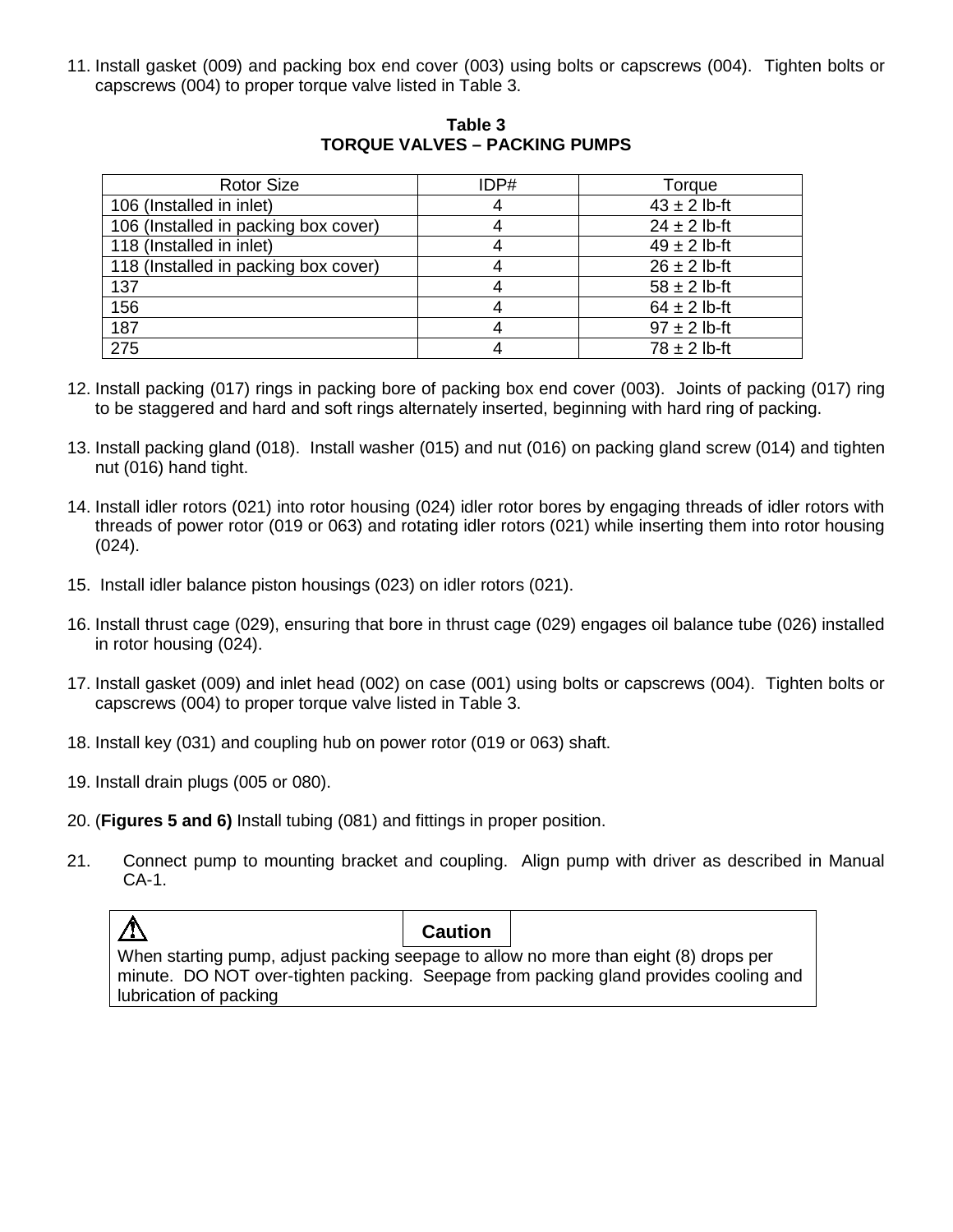![](_page_12_Figure_0.jpeg)

![](_page_12_Figure_1.jpeg)

![](_page_12_Figure_2.jpeg)

Figure 3. A3D-106, 118, 137, 156 & 187

AUGUAIN VEW OF "O" RING AREWHODMENT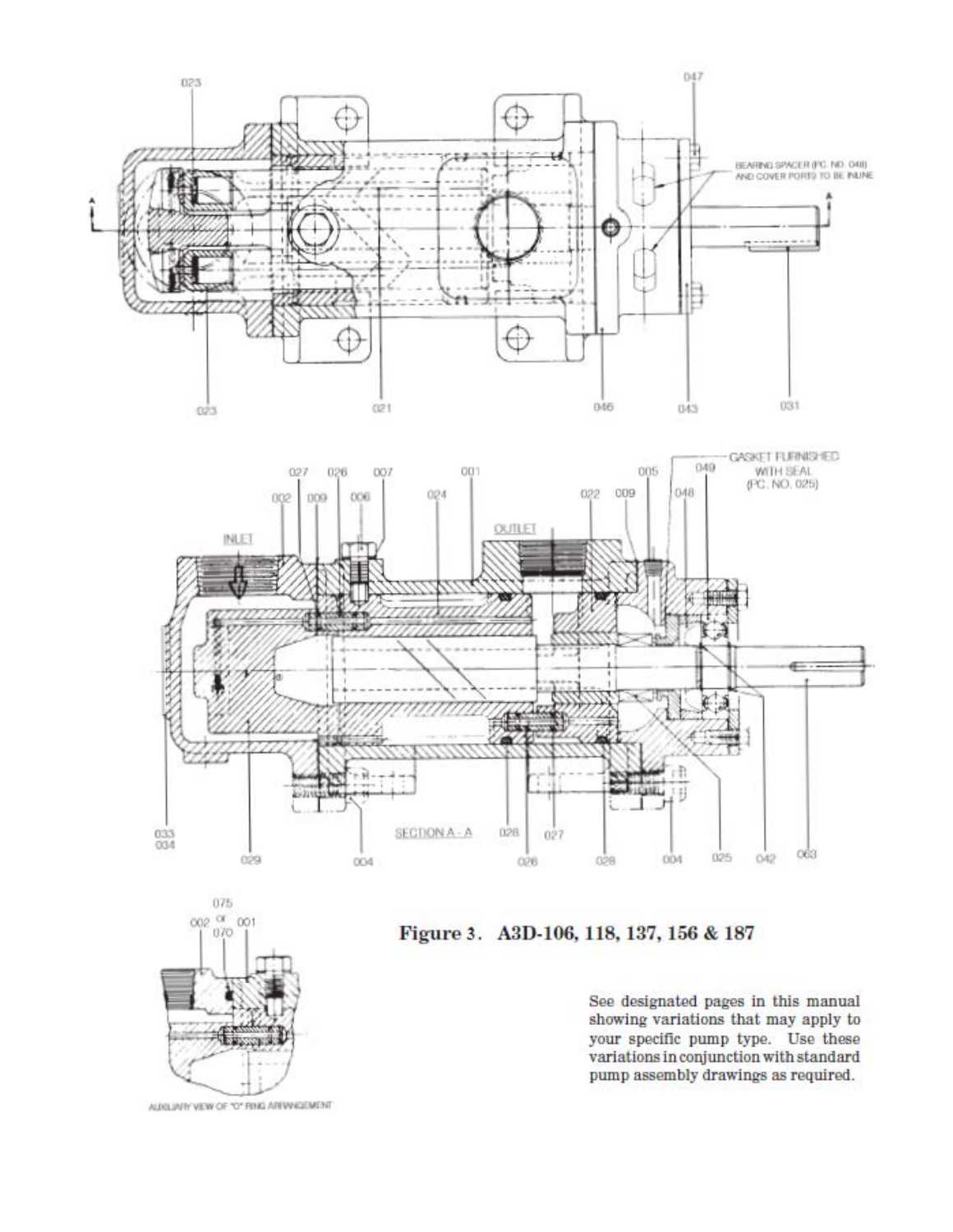![](_page_13_Figure_0.jpeg)

Figure 4. A3DF-106 & 118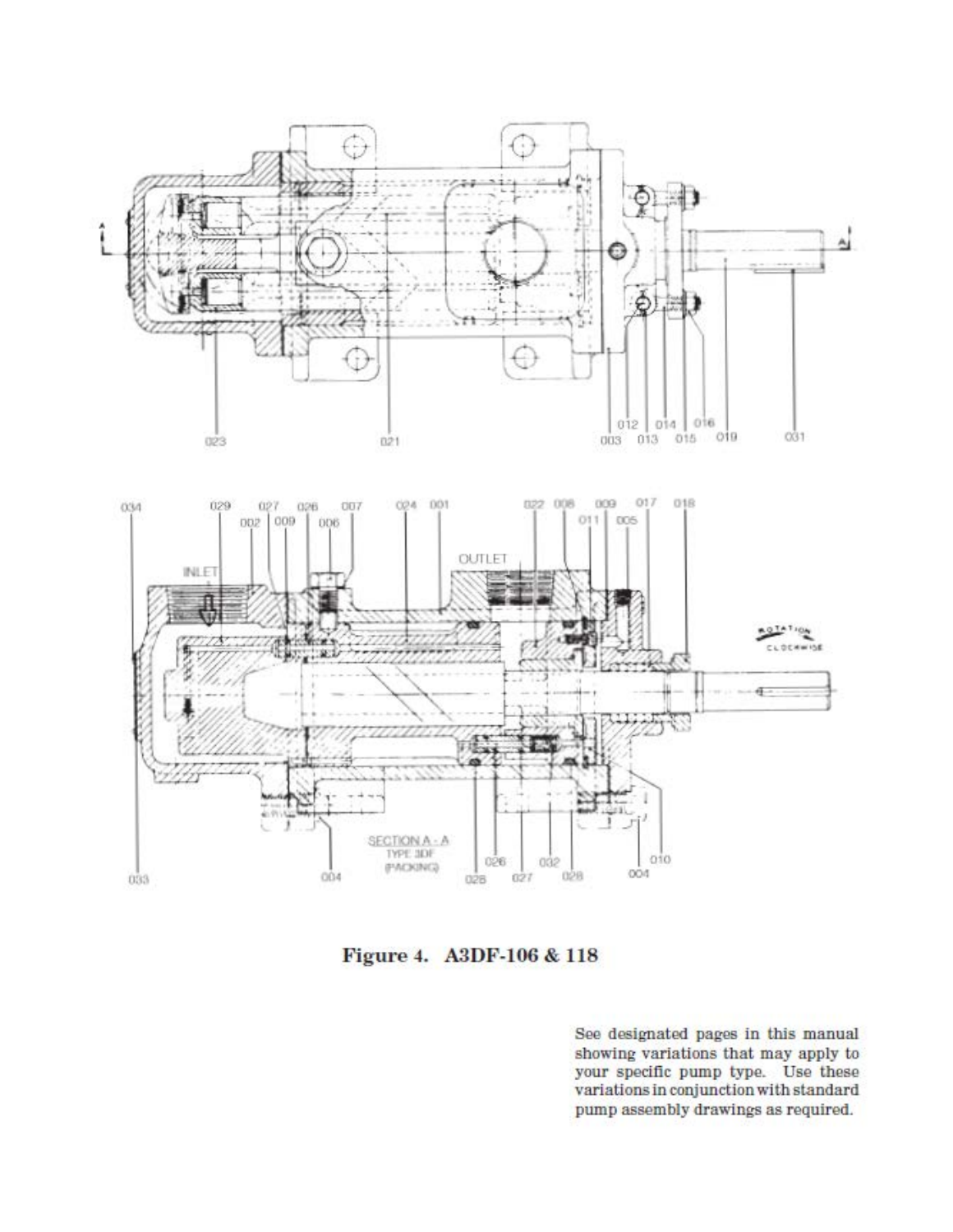![](_page_14_Figure_0.jpeg)

Figure 5. A3DF-137, 156 & 187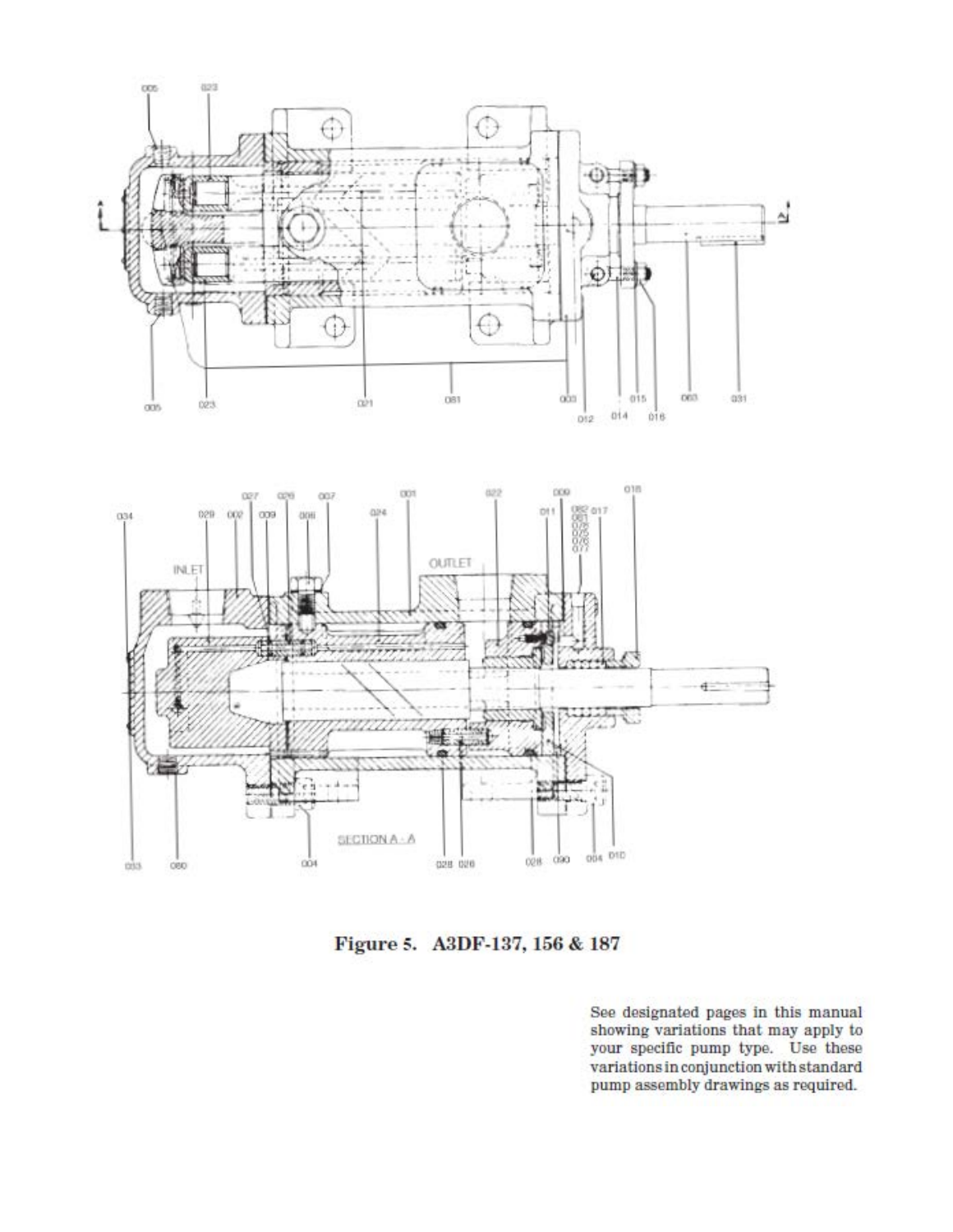![](_page_15_Figure_0.jpeg)

Figure 6. A3DF-218, 250 & 275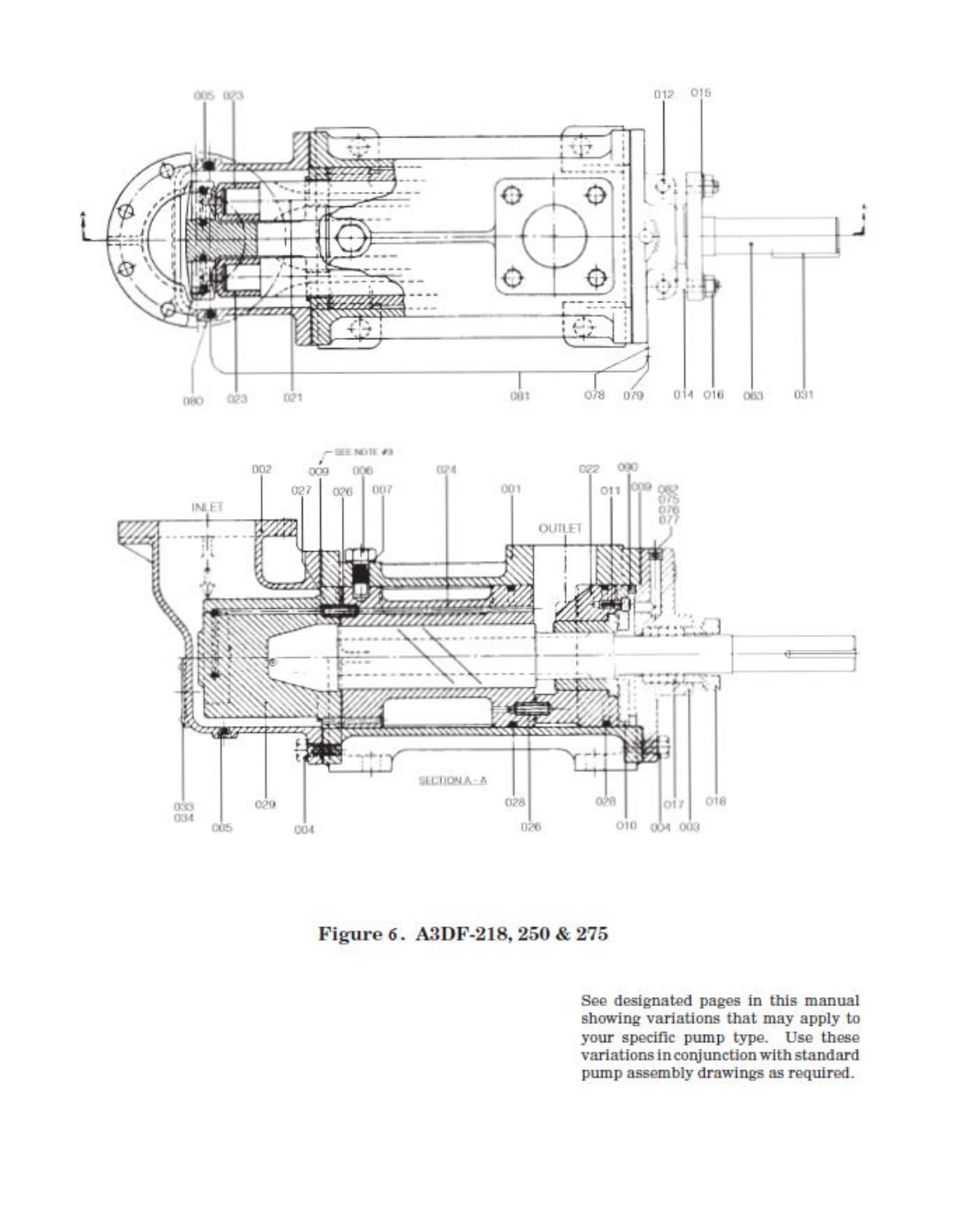Two gaskets pc. #009 are required on inlet end of pump for 218 & 250 sizes only.

![](_page_16_Figure_1.jpeg)

Figure 7. A3D-218, 250, 275, & 312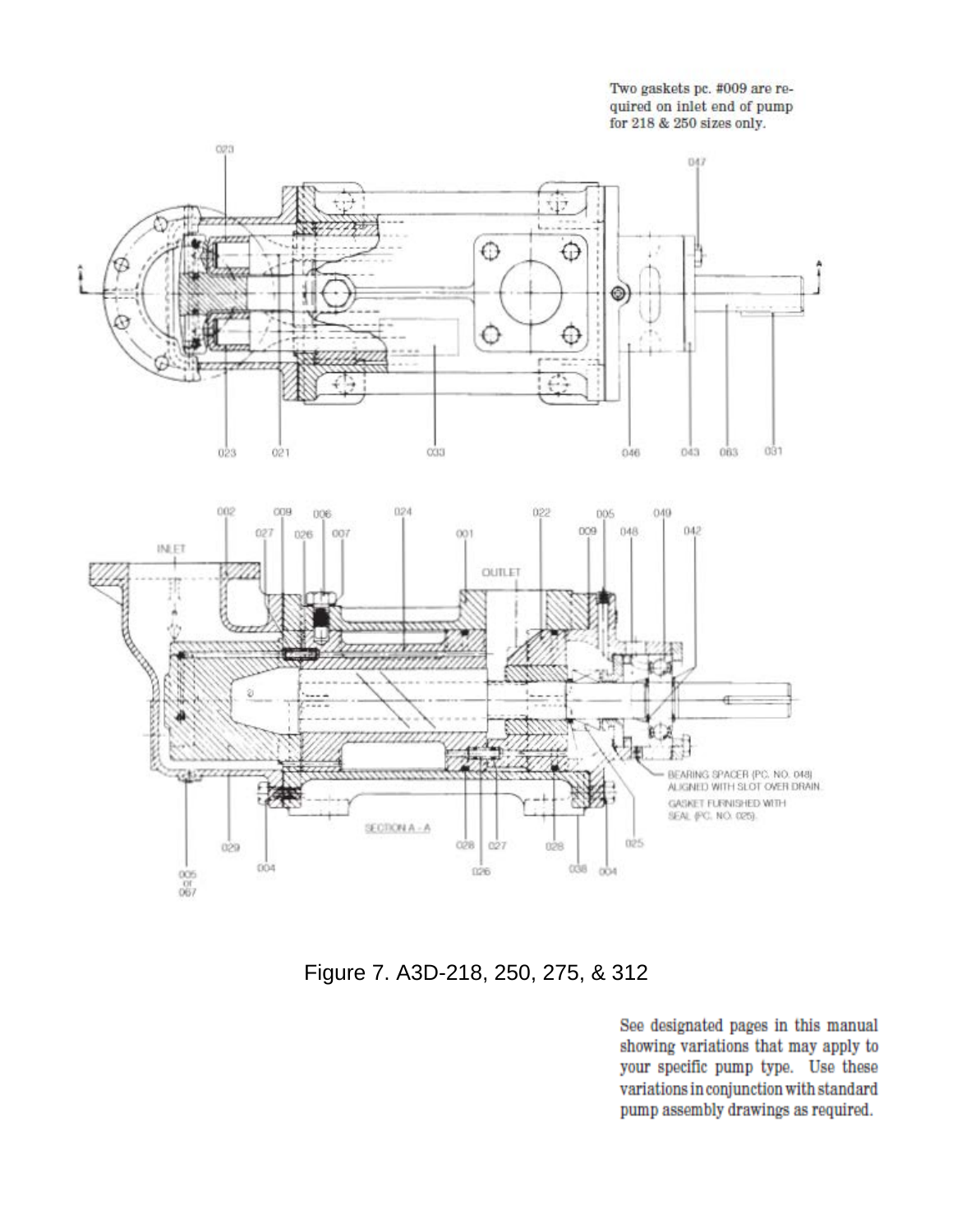![](_page_17_Figure_0.jpeg)

#### Figure 8. A3D-350 & 400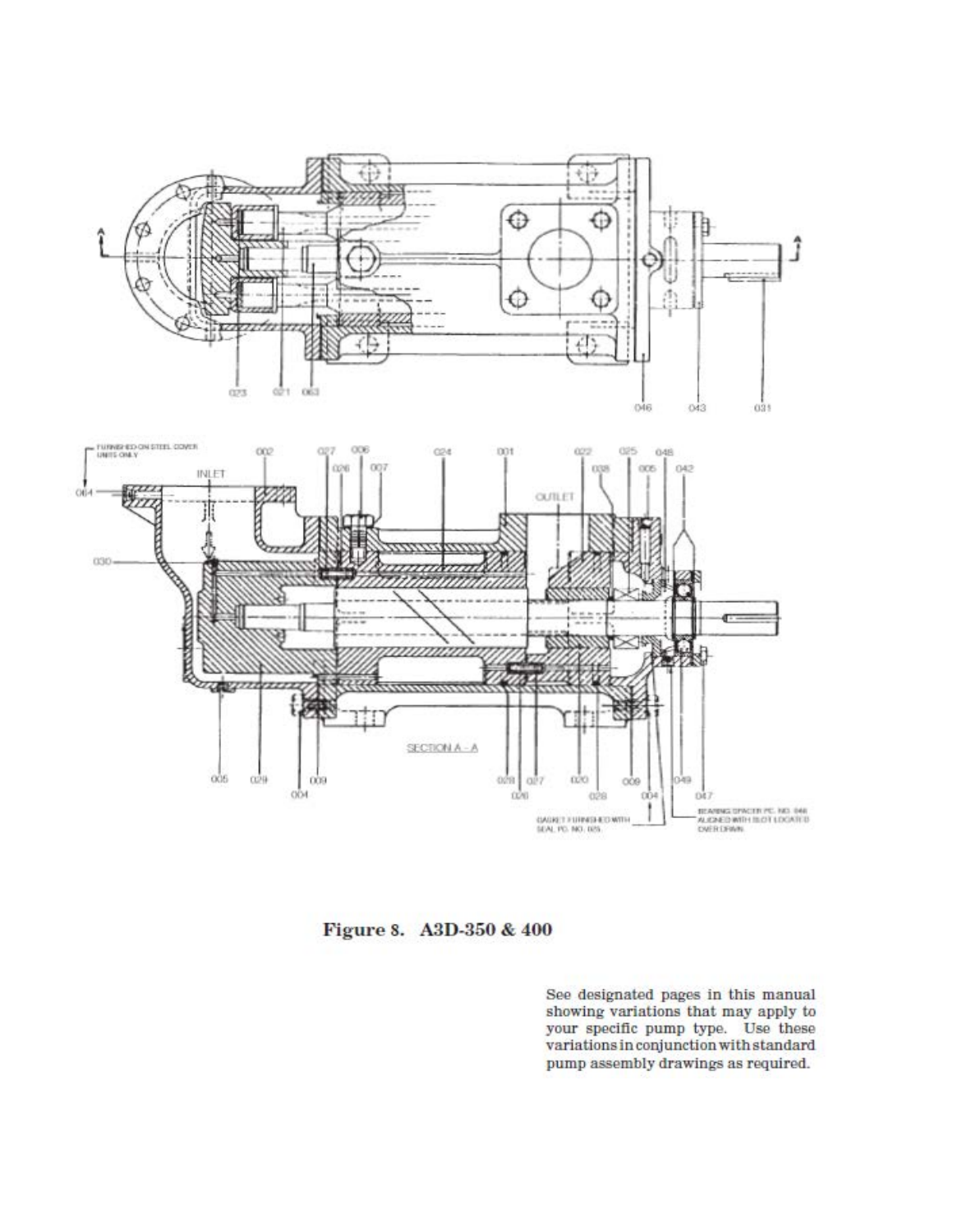![](_page_18_Figure_0.jpeg)

Figure 9. A3D-337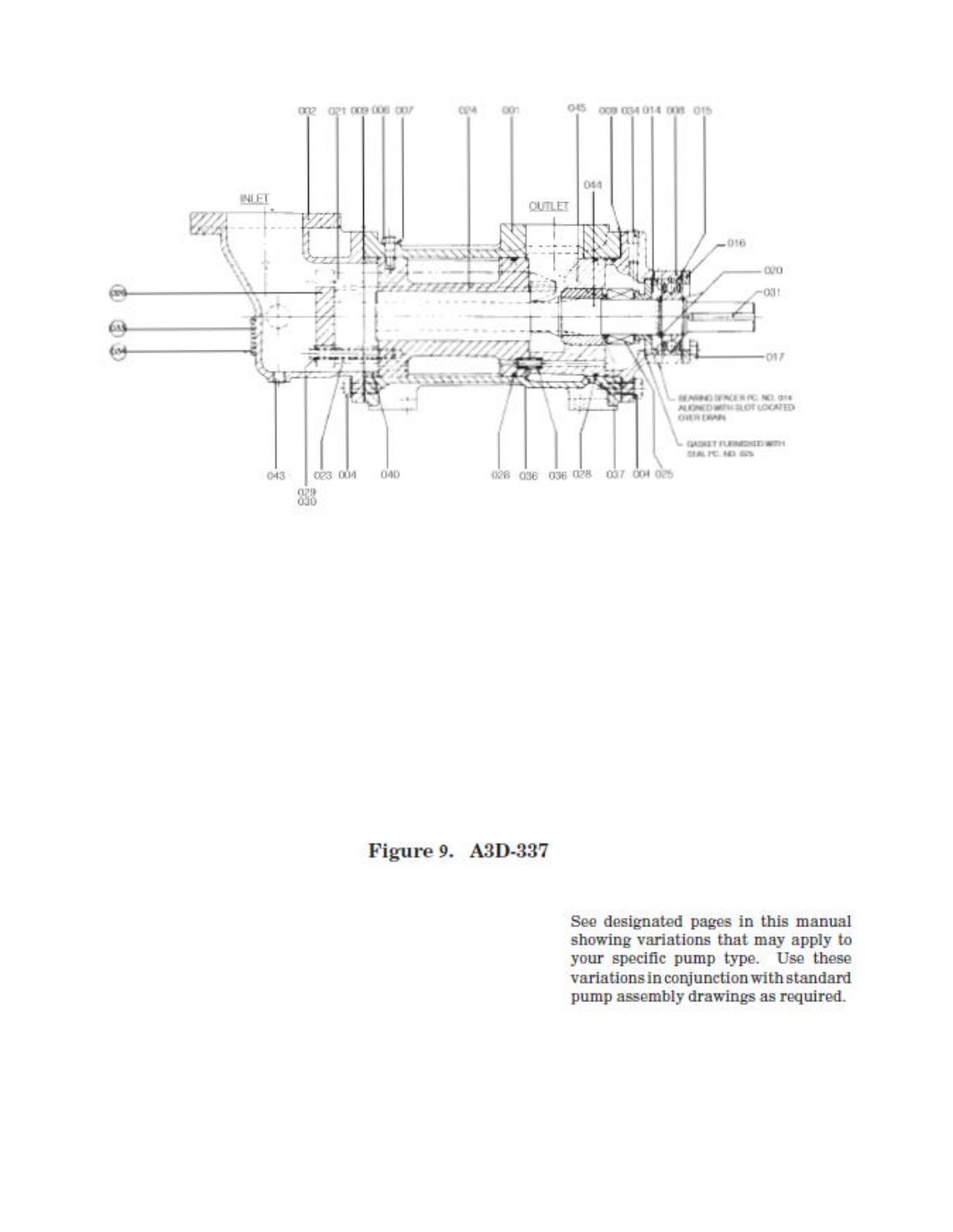![](_page_19_Figure_0.jpeg)

![](_page_19_Figure_1.jpeg)

![](_page_19_Figure_2.jpeg)

![](_page_19_Figure_3.jpeg)

Figure 10. Seal Installation Variations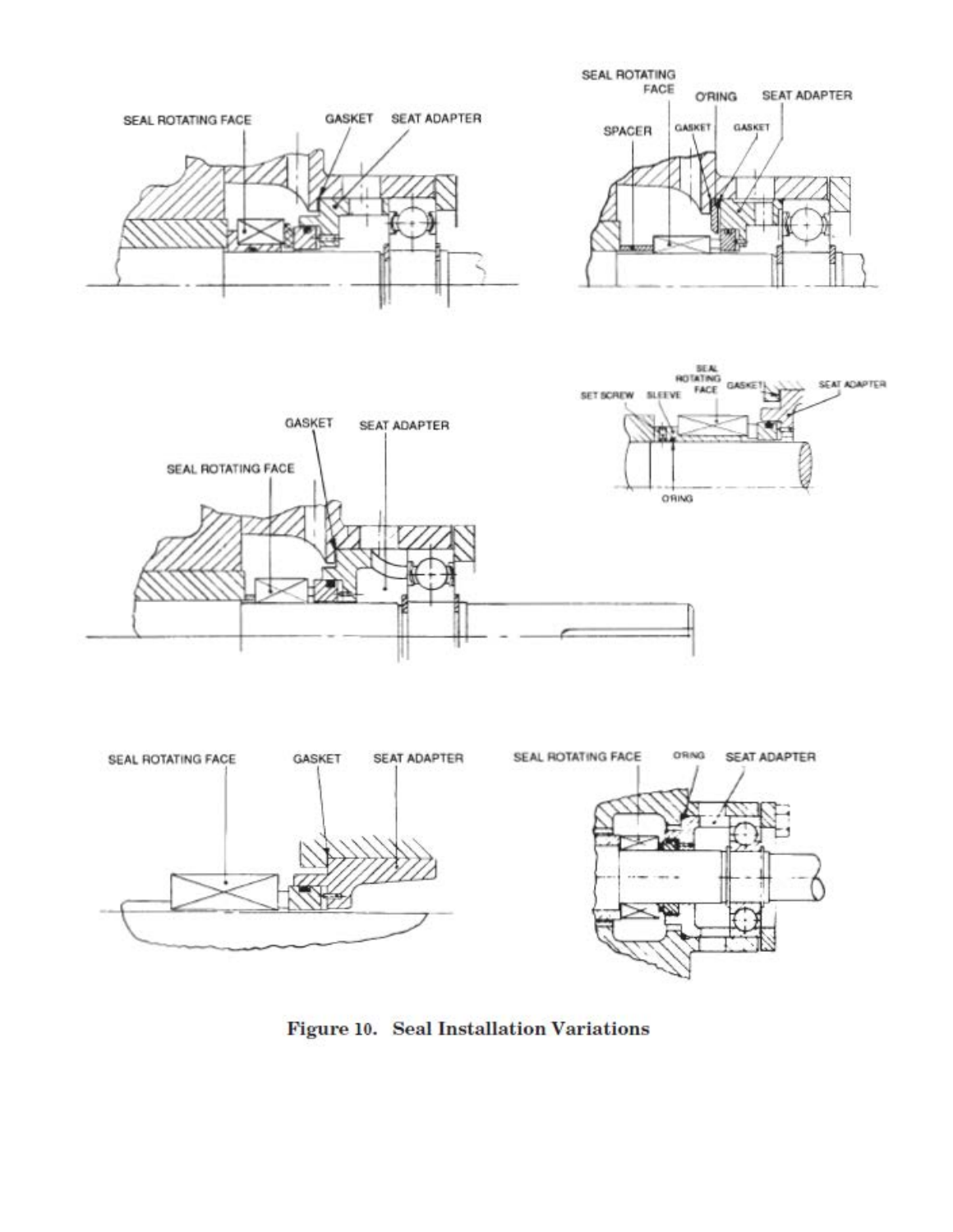![](_page_20_Figure_0.jpeg)

Figure 11